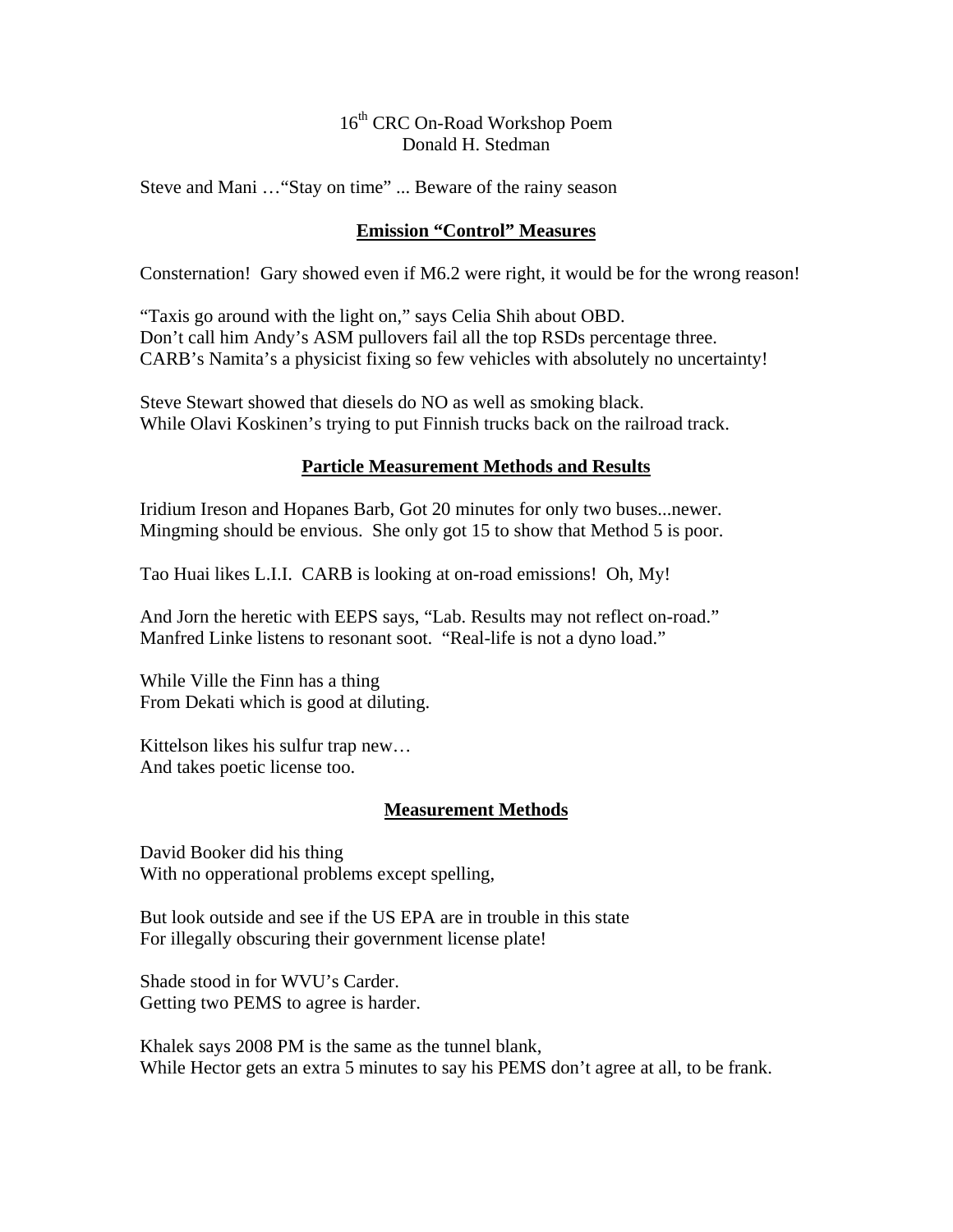Kaishan Zhang's correcting slow detectors. Why not get one that works faster? Lutz Kraemer says that he can correlate. At both rich and lean, he's master.

#### **Fuel Effects**

Jim is from the government. He's here to help us try. To use the right fuel and keep buffalo chips in ample supply.

How unreal is Durbin's zeal? 50mg/mi in the lab. I see, But on the road outside they have 50g/mi HC.

Robert Harley's on an aromatic gig. He sees benzene reductions that are really big.

Cohen computes a predictive model with invisible super emitters at hand. While Presidente Darlington models murky MTBE minimization in Maryland.

I wonder why CARB can't talk about their Smog-Check data and fuel Phase 3? Shih-Hao Pang says place your biodiesel plant in a location that's ozone free.

Motorcycles is how they commute today; Says Yung-Chen Yao in Taipei.

#### **Gasoline Vehicle Emissions**

Randy's new data are something to be reckoned. He'll know where his wife's car is every second!

Stanard says when T goes down, HC and PM have an upward slope, And this might relate to regulations. Some hope.

Postponed Bartley, an unsuccessful POx Upon 20F emissions, all for lack of Ox.

Graham's our Canadian cracker, Can't be caught as a warmer winter backer.

Tang has a TEOM that shows negative mass. I guess that's nothing new. And Dan has thousands of RSDs for  $NH_3$  and  $SO_2$ .

Doug is doing his iconoclast thing. Gridlock is helping L.A.! And if you go on reducing NOx, Ozone will never go away Is anyone listening? Or have the regulators gone home for the day?

Joan Embery has a pretty neat ranch and a pretty neat message, I'd say.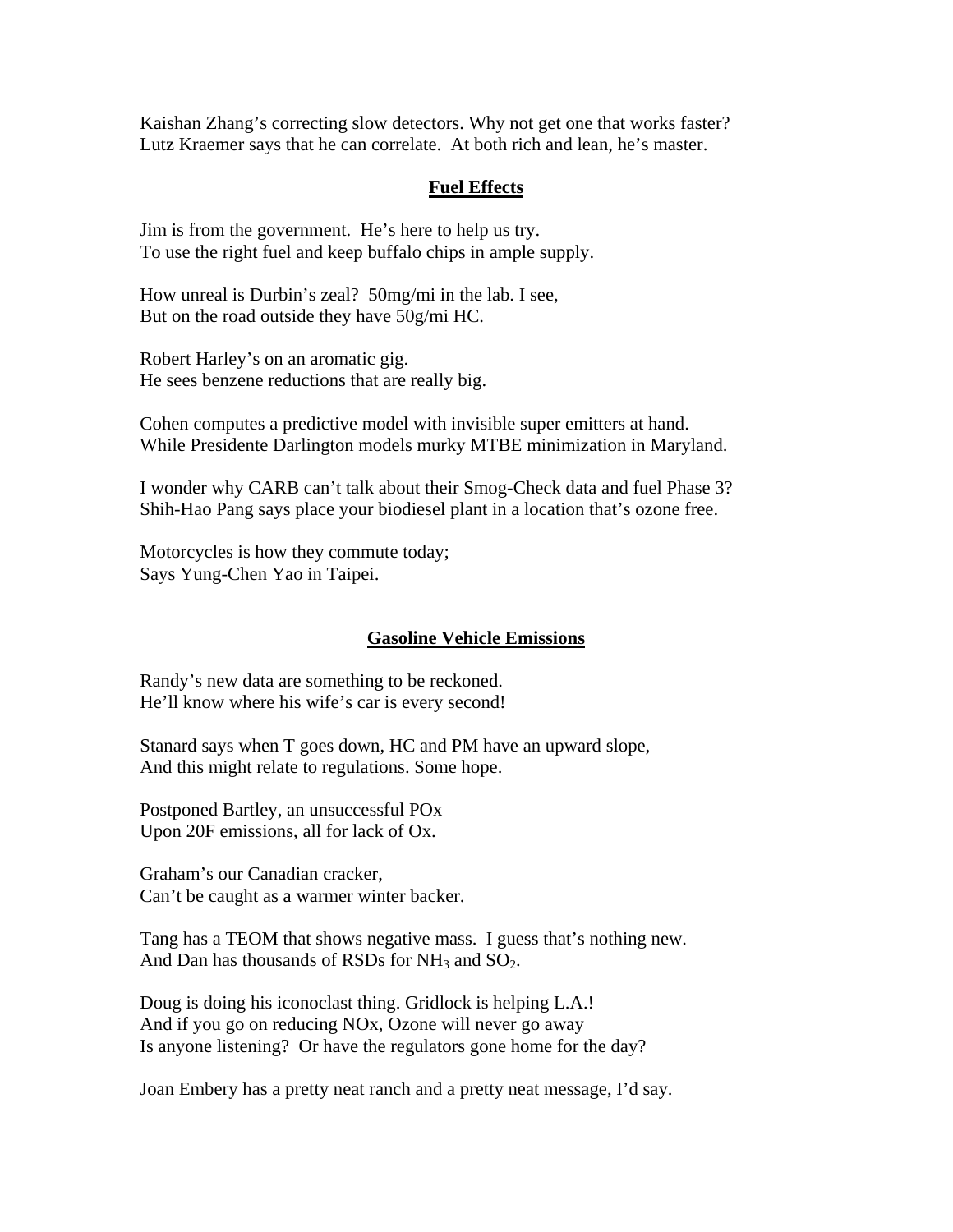But the Cheetah reminds me of I&M, and the python the EPA.

## **Diesel Vehicle Emissions, Models and Aftertreatment**

Mridul didn't show any cycles. How kind. With a decent catalyst HC goes out of mind.

Nigel thinks that 2gm/mile HC is "very slight." I'll sic Tom Durbin on him late one night.

Juhani's roll is 8m around. Buy from right manufacturer and you can not miss. Mohan's into sensor failure. Why is it that neural nets always shows future promise.

Dan stirred up the diesel hornets nest. Expected with 1500 real-world trucks maybe? Miller stands in for Cocker's three trucks, aced out by one baby.

Guido's a Guy into retrofit. It's true That he can make a Euro5 from a Euro2.

## **Off Road**

Abhilash did then let slip the emissions of his 3MW container ship. Have care how you treat the owners lest they treat you to a dip!

It's time to retrofit the diesel ATVs mining the New York City streets at night. The Yellowstone lawsuits would be quick and cheap if we forced deliberations in winter and on site!

Wayne again! With rules of thumb that are not dumb his goal. Chris is reinventing off-road standards in grams per hole.

#### **Emissions Modeling**

John Koupal gave us a fix that MOVES will happen in 2006 Koupal again for Michaels. Very uncertain about an uncertainty fix.

Bringing your TDM into a MOVES-like format. Haibo Zhai explains. Megan's making modern MOVES, but stuck with VMT remains.

Ed stands in for Dave Bz. MOBILE6 is wrong for cold HC !

## **Particulate Matter**